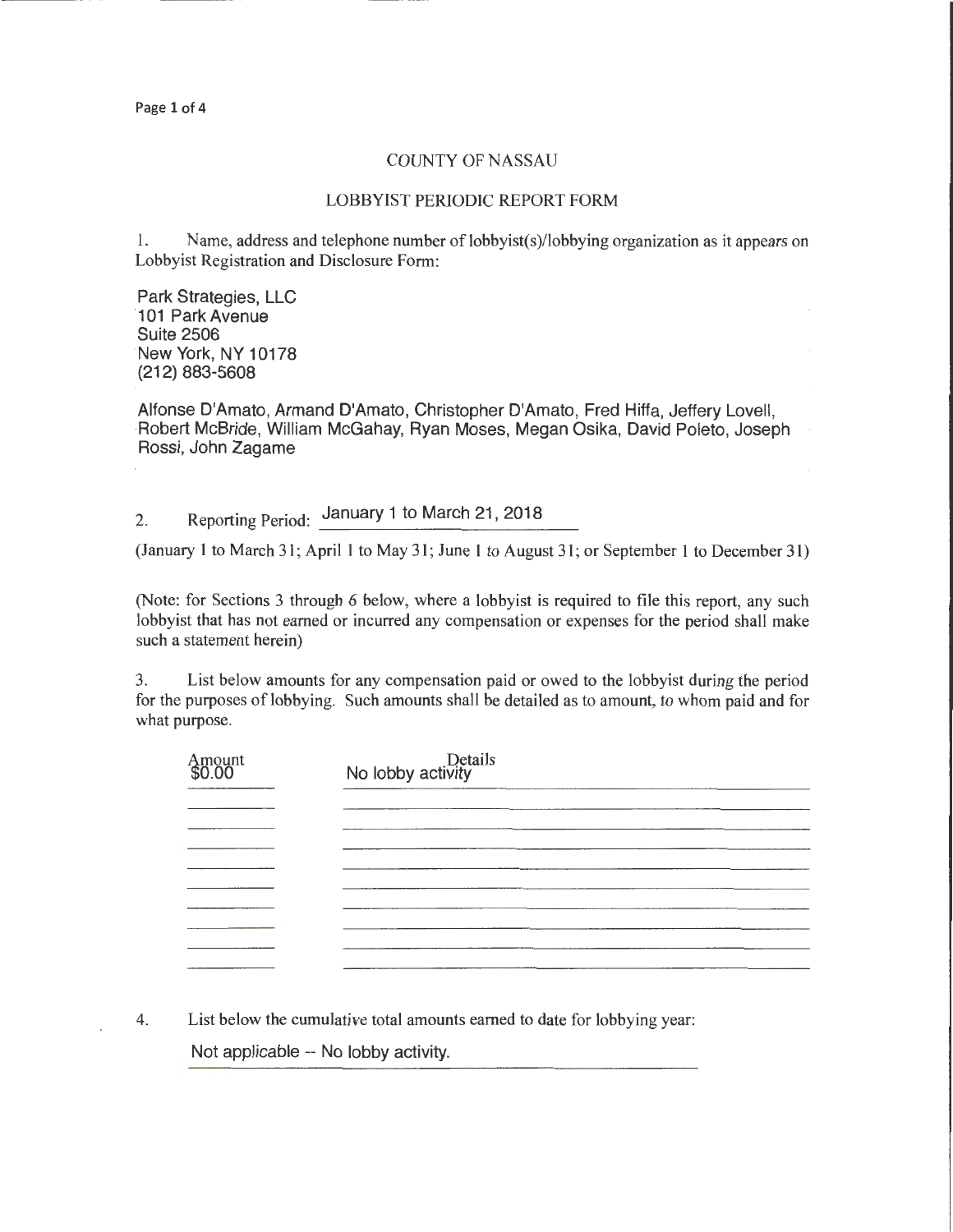Page 2 of 4

5. List below amounts for any expenses expended or incurred by the lobbyist during the period for the purposes of lobbying. Such amounts shall be detailed as to amount, to whom paid and for what purpose.

| Amount<br>\$0.00 | Details<br>Not applicable -- No Lobby Activity |
|------------------|------------------------------------------------|
|                  |                                                |
|                  |                                                |
|                  |                                                |
|                  |                                                |
|                  |                                                |
|                  |                                                |
|                  |                                                |
|                  |                                                |

6. List below the cumulative total amounts expended to date for lobbying year:

\$0.00 Not applicable-- No Lobby Activity

(In lieu of completing 7 through 10 below, you may attach a copy of your Lobbyist Registration and Disclosure Form, provided the information has not changed.)

7. List whether and where the lobbyist(s)/lobbying organization is registered as a lobbyist (e.g. Nassau County, New York State):

New York State -NYS Joint Commission on Public Ethics ·New York City - Clerk of City of NY, Lobbying Bureau Nassau County ·Suffolk County U.S. Senate ·U.S. House of Representatives

8. Name, address and telephone number of client(s) by whom, or on whose behalf, the lobbyist is retained, employed or designated. See attached list of registered clients.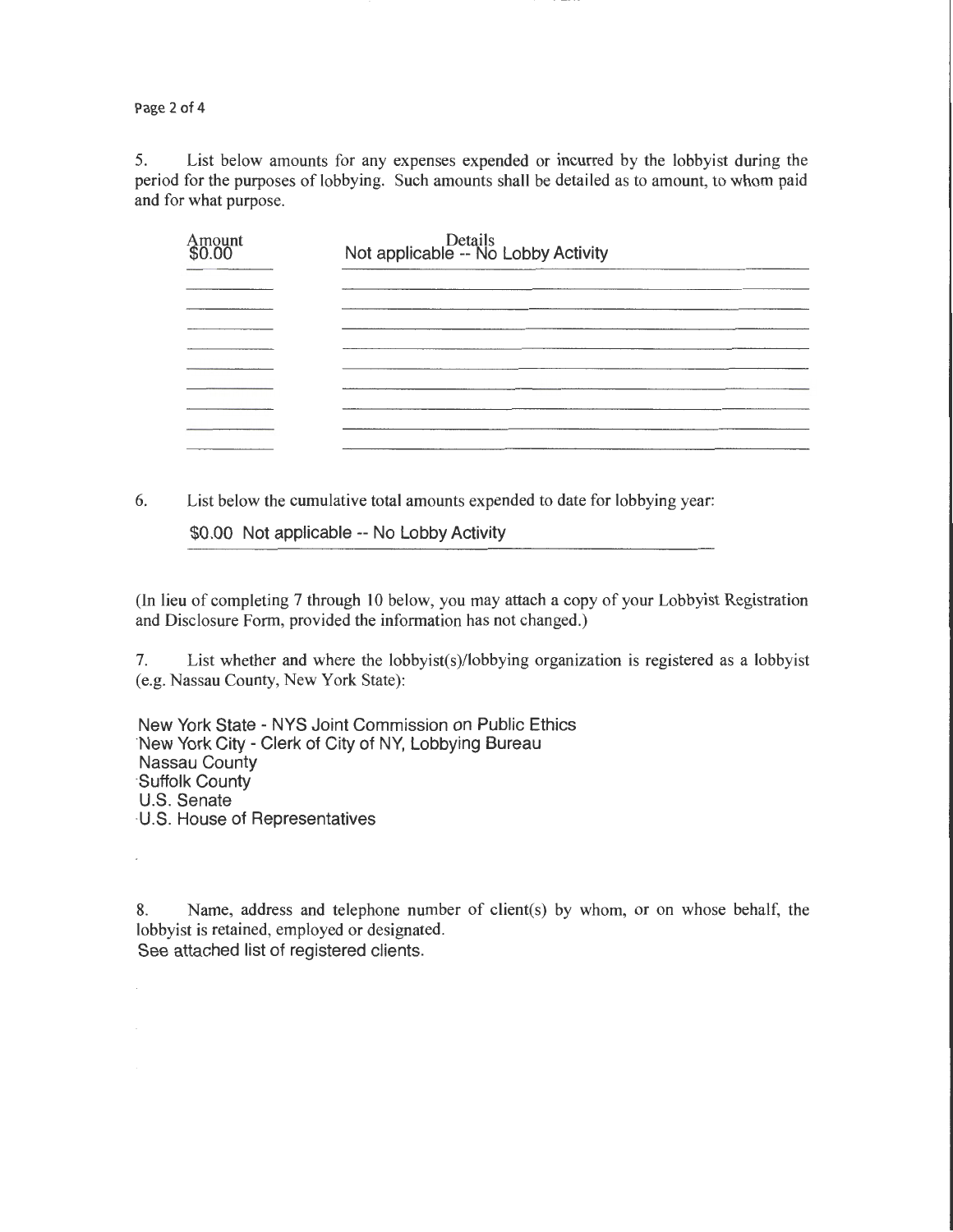Page 3 of 4

 $\sim$ 

 $\sim$ 

 $\mathcal{L}$ 

 $\bar{z}$ 

 $\mathcal{L}$ 

 $\mathcal{L}^{\pm}$ 

 $\mathcal{A}^{\mathcal{A}}$ 

 $\ddot{\phantom{a}}$ 

 $\mathcal{L}^{\pm}$ 

 $\Box$ 

 $\mathcal{A}^{\mathcal{A}}$ 

 $\mathcal{L}$ 

9. Describe lobbying activity conducted, or to be conducted, in Nassau County, and identify client(s) for each activity listed, during the Reporting Period.

Not applicable -- No lobby activity

10. The name of persons, organizations or governmental entities before whom the lobbyist has lobbied during the period.

Not applicable -- No lobby activity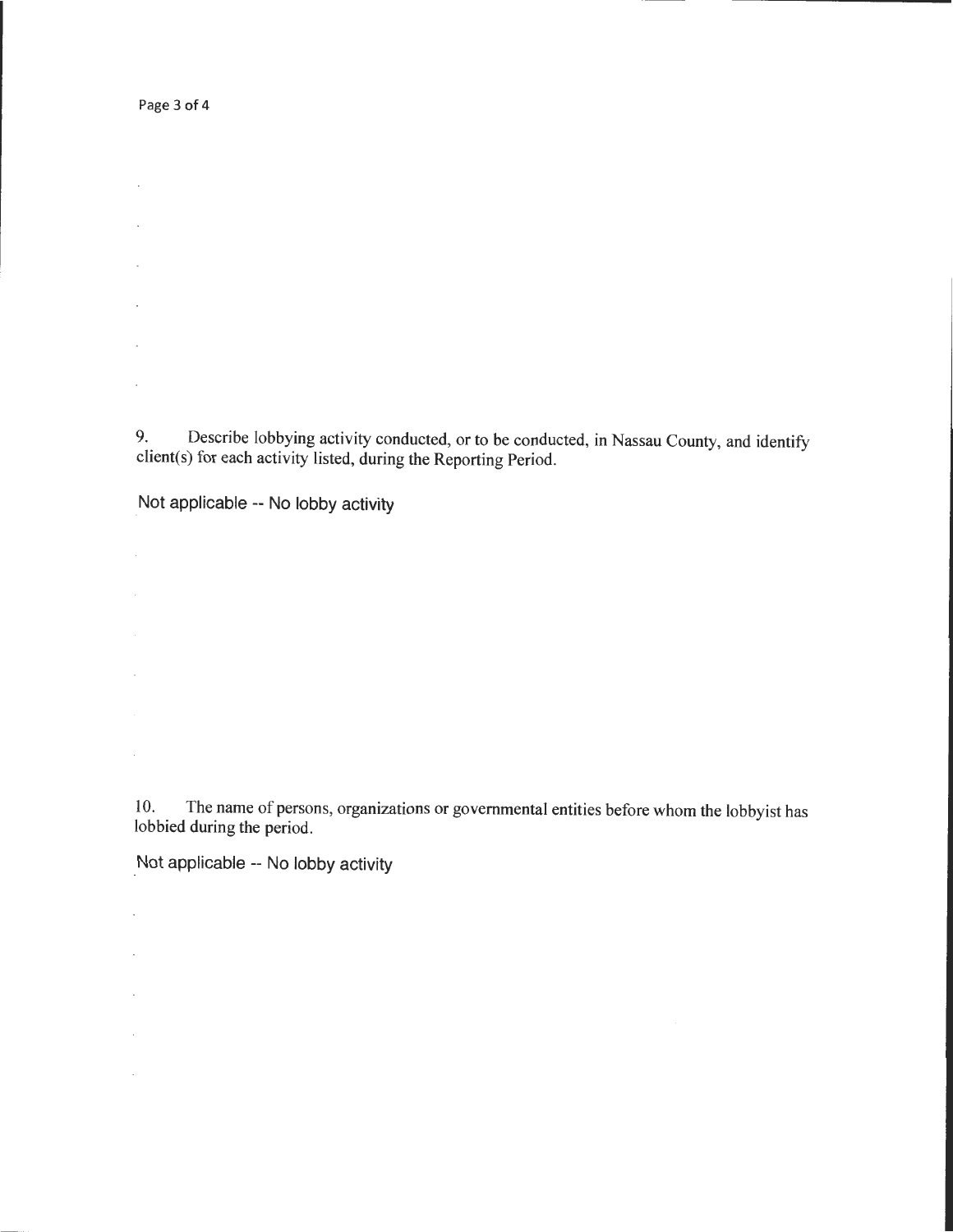I understand that copies of this form will be sent to the Nassau County Department of Information Technology ("IT") to be posted on the County's website.

I also understand that upon termination of retainer, employment or designation I must give written notice to the County Attorney within thirty (30) days of termination.

VERIFICATION: I certify that all statements made on this statement are true, correct and complete to the best of my knowledge and belief and I understand that the willful making of any false statement of material fact herein will subject me to the provisions of law relevant to the making and filing of false instruments and will render such statement null and void.

Dated:  $4/12/2016$ 

Signed:

Christopher D'Amato

Print Name:

Title:

EVP & General Counsel

| <b>STATE OF NEW YORK</b> |  |
|--------------------------|--|
| SS:                      |  |
| <b>COUNTY OF NASSAU</b>  |  |
|                          |  |
| Sworn to before me this  |  |
|                          |  |
| Day of                   |  |
|                          |  |
|                          |  |
| د                        |  |
|                          |  |

JOANNA **T RUSSO**  NOTARY PUBLIC-STATE OF NEW YORK No. 01 RU6129002 Qualified In Nassau **County**  My Commission Expires **06·20.2021**